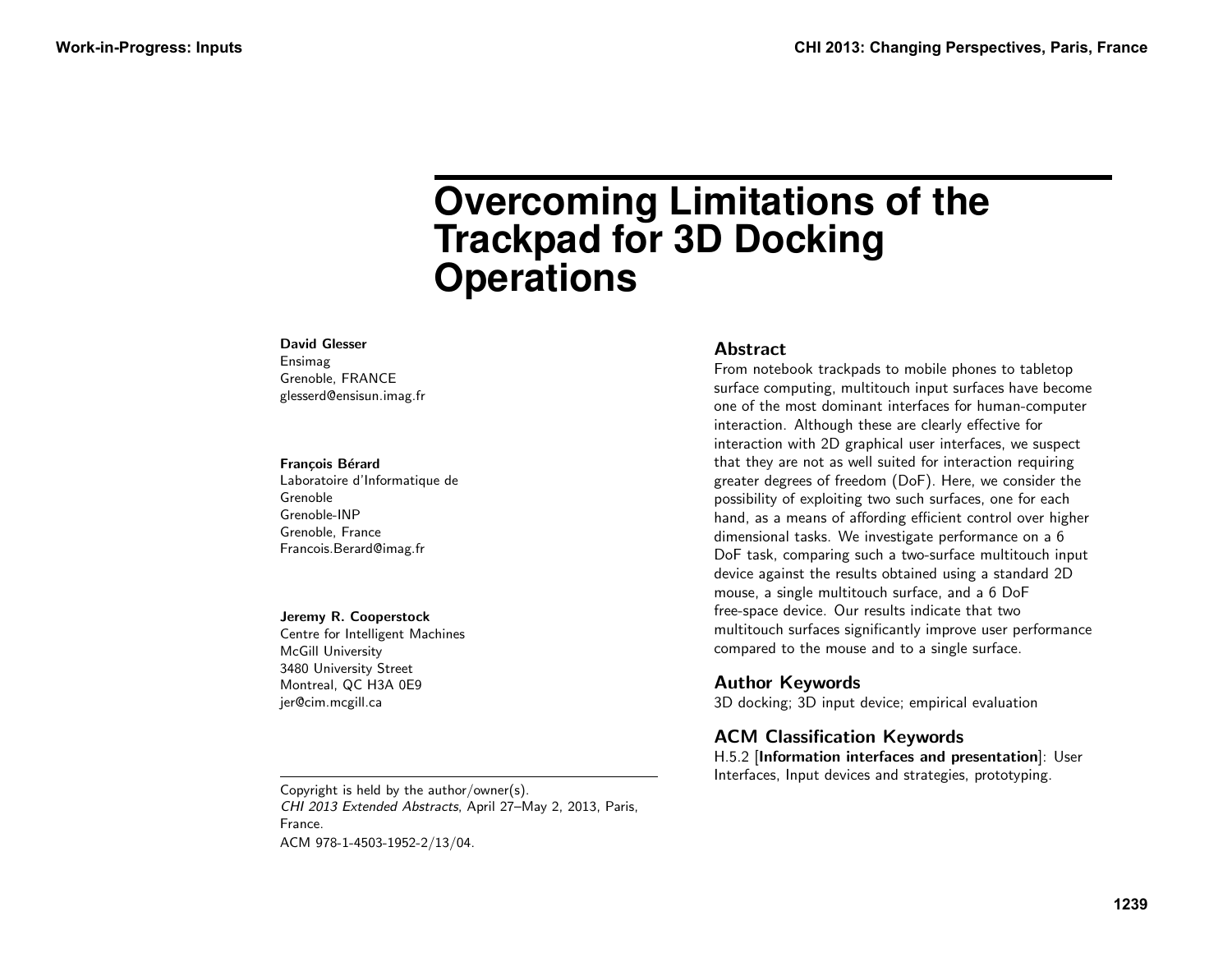#### Introduction

The traditional 2D mouse is often used for performing tasks in 3D virtual environments, for example, in Google Sketchup and Autodesk Maya. However, the growing popularity of touchscreens and surface computing, coupled with new metaphors for manipulating virtual content in 3D, suggests that multitouch devices may challenge the dominance of the mouse for 3D interaction [\[1,](#page-4-0) [3,](#page-5-0) [7,](#page-5-1) [14\]](#page-5-2). Furthermore, multiple multitouch surfaces can be combined to form an input device, such as the Cubtile [\[4\]](#page-5-3), that ensures a topology-preserving mapping between input and output. In theory, we expect such a configuration to map more naturally to the user's mental model of the task and exploit parallel input capability between the two hands, thereby allowing greater 3D task performance efficiency than a single surface or a 2D mouse.

The various approaches to interact with 3D content can be challenging to compare directly. Some favor the ease of sketching artistic 3D scenes while others emphasize efficiency of editing precise 3D models. We focus here on the latter case, investigating two orthogonal multitouch surfaces (similar to a Cubtile  $[4]$ ) by objective measurements of participants' efficiency on a precise 6 degrees-of-freedom (DoF) docking task. Our comparison to popular alternatives finds that two multitouch surfaces significantly improve user performance relative to the mouse and to a single surface.

#### Literature Review

Early approaches for 3D interaction sought to increase the degrees of freedom of the mouse. These included the now-ubiquitous scroll wheel [\[16\]](#page-5-4) for control of cursor depth or adding a tilting capability to the base for the Rockin'mouse [\[2\]](#page-4-1). Numerous other devices have been proposed, including the Bat $[18]$ , the 3D connexion elastic

SpaceMouse<sup>™</sup>and isometric SpaceBall,<sup>™</sup>and the GlobeFish and GlobeMouse [\[5\]](#page-5-6). Touchscreen interaction, e.g., with StickyTools [\[6\]](#page-5-7), Turn&Roll [\[7\]](#page-5-1), or DS3 [\[11\]](#page-5-8), can benefit from co-location of the control surface and visualization space. However, in 3D, the mental model of "remaining in contact" with the virtual object becomes problematic when the user wishes to move the object in depth. Indirect multitouch interaction [\[13,](#page-5-9) [15\]](#page-5-10), which need not concern itself with co-location between control and display, offers another advantage, in particular for visualization, since the users' fingers do not occlude the display. Moreover, indirect interaction was found to offer greater efficiency and precision [\[9\]](#page-5-11) for rotation, scaling, and translation tasks  $[10]$  using two-finger inputs. For 6 DoF multitouch interaction, the multi-surface Immersion Cubtile provides an easily learned indirect bimanual gestural interaction technique that preserves the topological relationship between the input and output spaces [\[4\]](#page-5-3). We were enthusiastic about the possibilities of this device for 6 DoF tasks. However, various limitations including sensor resolution, sensitivity to noise or non-finger contact, and user fatigue, motivated our use of a different design for the experiment described below.

# Experiment Design

In general, people are unable to solve a 6 DoF docking task in a coordinated manner. Rather, they switch control between 3 DoF rotations and translations [\[12\]](#page-5-13). Although this likely holds regardless of device and interaction technique, we chose to test the docking task because it is a fundamental building block of 3D interaction. Moreover, we want to determine which device and interaction technique afford the best performance, even in an uncoordinated manner.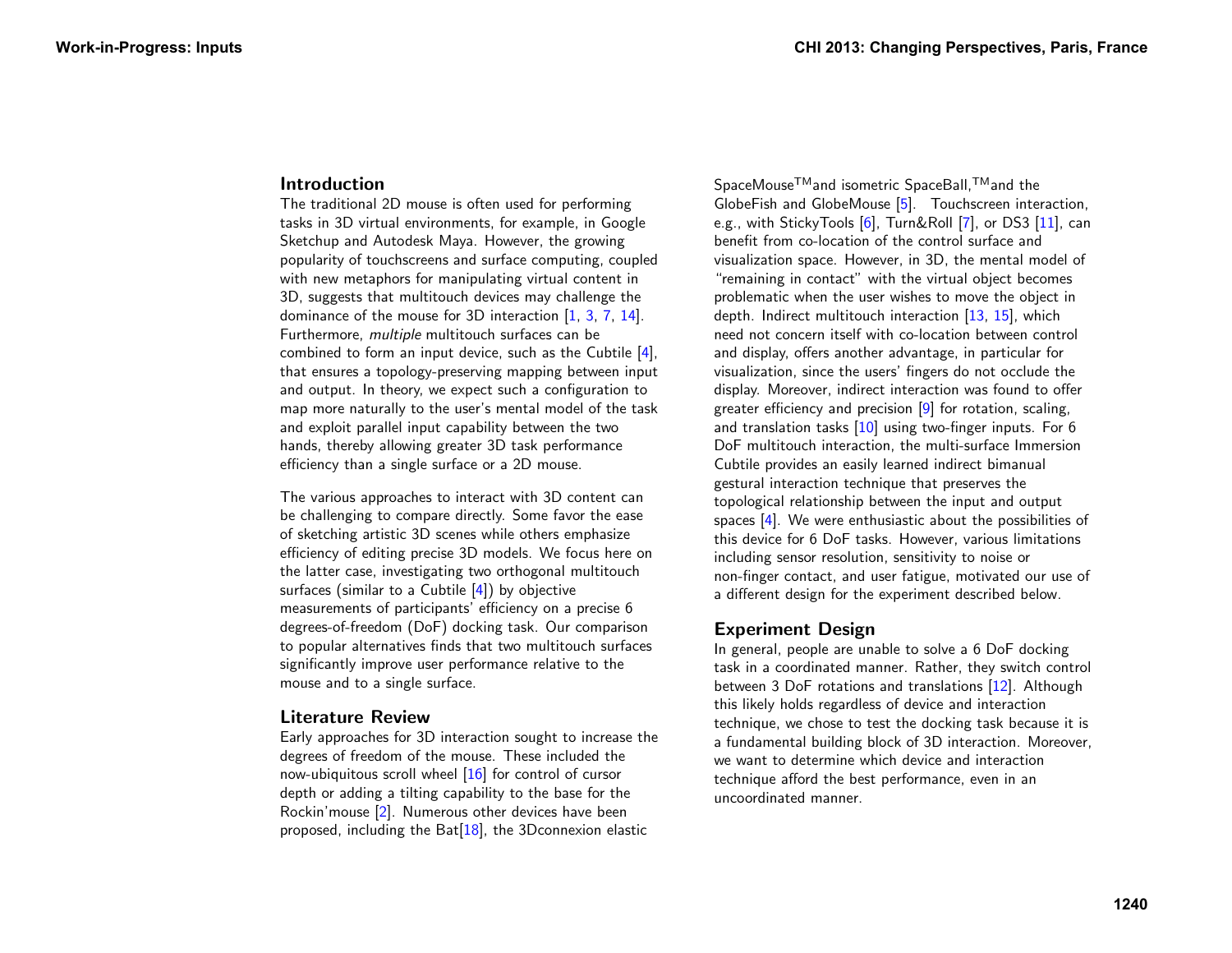

Figure 1: Display for the experimental task. cursor (left) and target (right)

<span id="page-2-0"></span>

Figure 2: The cursor matches two vertices (green) of the target

We follow the design used by Froehlich et al. [\[5\]](#page-5-6). Users are asked to translate and rotate a 3D colored tetrahedral cursor and dock it with a target tetrahedral of identical shape. Spines around the target vertices serve as an indication of docking tolerance. The cursor appears with small spheres at its vertices (Figure [1\)](#page-2-0). When a cursor vertex is within its docking tolerance of the corresponding target vertex, the sphere color changes to green (see Figure [2\)](#page-2-1). For consistency across all experimental conditions and to ensure reasonable depth perception of the scene  $[8]$ , the display was viewed by test participants on a stereoscopic projection at a resolution of  $1024 \times 768$ pixels, using polarized glasses. Participants signalled task completion by a click for the mouse and  $PHANTOM(\mathbb{R})$ or a finger-tap for the trackpad-based devices. Three distances to target and three rotation differences were used. They were varied randomly to cover all  $3 \times 3$ combinations throughout each block. We ensured that translation and rotation always required movement in or about all three axes to avoid trivial conditions. Moreover, to avoid pathologically difficult viewing conditions, we ensured that no targets were presented with one vertex of the tetrahedron hiding another one. Spines around the target vertices indicates a tolerance of 32 units, a value chosen empirically to ensure that the task was feasible, but non-trivial, with all four devices tested. We discuss the C/D gain used with all devices below.

<span id="page-2-1"></span>The devices that we included in our experiment were (a) two perpendicular multitouch surfaces, reproducing two faces of the Cubtile [\[4\]](#page-5-3), (b) a traditional 2D mouse, used as a baseline and as the most common device for 3D modeling, (c) a single multitouch surface, as several recent publication have proposed new multitouch 3D interaction, and the focus of our study is to compare one multitouch surface against two perpendicular surfaces,

and (d) a free-space 6 DoF stylus, in the form of a PHANTOM®Omni, as this was recently shown to be the most efficient device for 3D target pointing [\[17\]](#page-5-15).

All the 3D multitouch interaction literature assumes a direct interaction technique  $[1, 3, 7, 14]$  $[1, 3, 7, 14]$  $[1, 3, 7, 14]$  $[1, 3, 7, 14]$  $[1, 3, 7, 14]$  $[1, 3, 7, 14]$  $[1, 3, 7, 14]$ : fingers touch the screen where the 3D scene is rendered. Knödel and Hachet, however, showed that indirect interaction favors precision and efficiency in a 3D Rotation, Scaling and Translation task. In addition, an indirect interaction technique allows us to use the same display across input devices, uniformizing conditions. Since no indirect techniques existed as alternatives for touch-screen interaction, with chose to adapt the StickyTools [\[6\]](#page-5-7) technique for indirect interaction for the purpose of our experiment. To realize our multi-surface multitouch input device, we connected two Apple Magic Trackpads on adjacent faces of a cube with sides of approximately 15 cm, as shown in Figure [3.](#page-3-0)

## Preparatory Trials

We first conducted a number of informal trials with three novice participants to help us decide between various design options for the experiment. For the mouse, we compared two designs: the traditional four-panel display paradigm, with three orthographic projections and one perspective view, and a widget-based interaction paradigm using a stereoscopic perspective projection, inspired by Autodesk Maya. In the orthographic projections condition, rotation was enabled by right-clicking. Trials indicated better performance with the four-panel approach, so we adopted this for our full experiment. Similarly, we compared StickyTools [\[6\]](#page-5-7) and Turn&Roll [\[7\]](#page-5-1), adapted for use in a (potentially unfair) indirect control condition, and retained Sticky Tools for the full experience given that the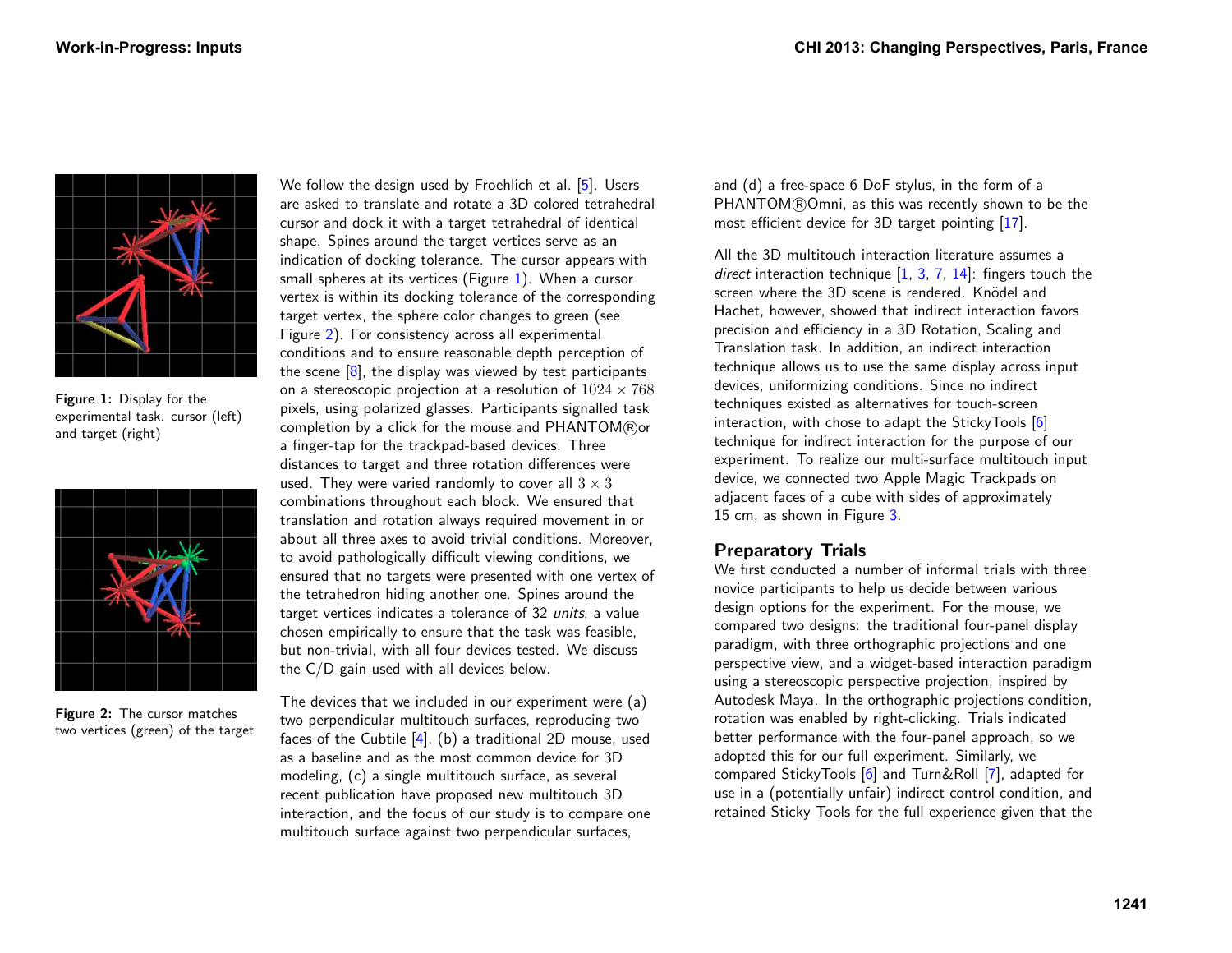

<span id="page-3-0"></span>Figure 3: The Magic Cubtile.



<span id="page-3-1"></span>Figure 4: Magic Cubtile interaction possibilities. The green ovals represent fingers and the arrows the corresponding movement required to effect the indicated operation.

performance differences observed were minor and the possible advantage of its use of bimanual interaction.

For the multi-surface multitouch configuration, we compared three interaction techniques. MagicComplex is designed to be similar to a conventional trackpad, but using the two surfaces to effect translation or rotation control about the three axes. MagicArc uses two fingers for translation and one for rotation. This was motivated by the results of Masliah et al. [\[12\]](#page-5-13), who showed that users tend to perform these operations sequentially, rather in parallel. MagicDual is similar, but enforces a bimanual component for rotations, as one finger must "hold" the virtual object while the other rotates it. These interaction techniques are illustrated in Figure [4.](#page-3-1)

MagicArc and MagicDual yielded similar results in our informal trials. MagicComplex was abandoned as it required considerable mental effort to use, which resulted in poorer performance. Users could easily rotate the cursor about all three axes simultaneously with either Magic Arc or MagicDual and could translate in all three axes simultaneously with MagicArc, but not with MagicDual. We thus opted to use MagicArc in the experiment. We attempted to find appropriate  $C/D$  gain values for each device by empirical testing. For the mouse, the default Ubuntu 12.04 behaviour was employed. For all other conditions, we chose a constant gain that was high enough to reduce clutching but low enough to facilitate the precision docking.

## Formal Experiment

We recruited 16 participants (12 male, 4 female) ranging in age from 20-30, drawn from the student population of our university. Participants were provided with an introduction to the experiment and given an opportunity

to familiarize themselves with each input device. At the end of the experiment, they were asked to complete a brief questionnaire for additional feedback and compensated for their time. All were right-handed with reasonable stereo viewing acuity, and had prior experience using a mouse and a multitouch surface. Two participants had previously used a PHANTOM.

Participants performed 10 trials for each of the 4 devices, leading to a total of  $16 \times 10 \times 4$  trials. For balanced order, the devices were presented according to a Williams design [\[19\]](#page-5-16). Error rate was recorded, but was not analyzed as it remained below 4% across all conditions. This was largely confined to the trackpad and Magic Cubtile, resulting from accidental brushing of the hand against the trackpad surface. A maximum of three errors was allowed per target, which proved sufficient to ensure successful docking in all trials. Docking time was recorded from the last validation action, at which point, the target is refreshed, to the validation of the current target.

The docking time per device is shown in Figure [5.](#page-4-2) A repeated measure ANOVA revealed a significant effect of the device on the docking time  $(F(3,60)=10.39, p =$ 1.333e-05). Post-hoc comparisons between conditions using paired t-tests, with holm adjustments, revealed that the Magic Cubtile and PHANTOM conditions were significantly faster  $(T(15) > 3.93, p < 0.01)$  than the Mouse and Trackpad condition for all comparisons, except for Magic Cubtile and Mouse  $(T(15) = -3.06, p < 0.05)$ . The mouse was also significantly faster than the trackpad  $(T(15) = 3.81, p < 0.01)$ . We did not measure a significant difference between Magic Cubtile and PHANTOM.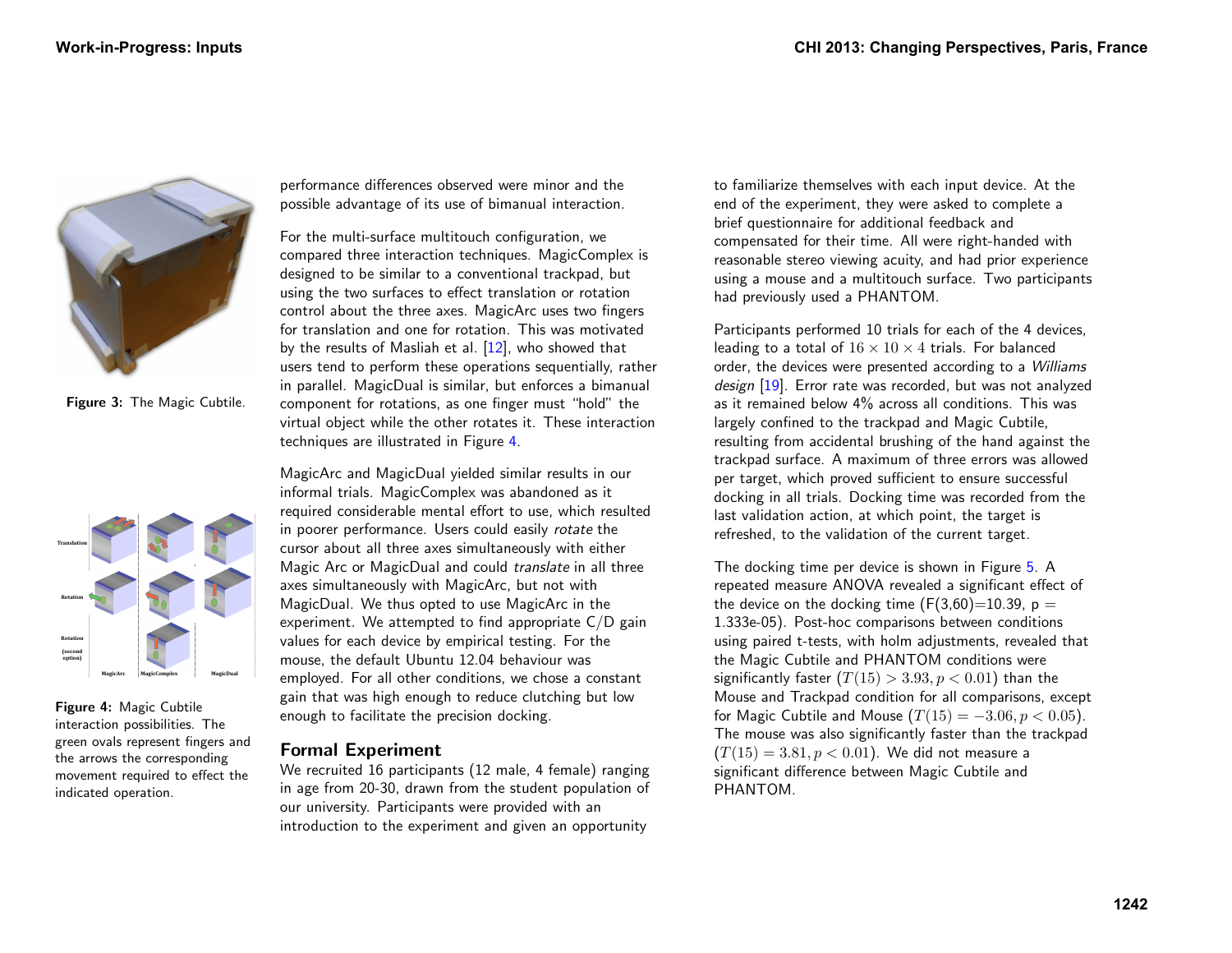

<span id="page-4-2"></span>**Figure 5:** Mean docking time (s) by device with 95% confidence intervals.

# Discussion and Future Work

The results confirm our hypothesis that a second multitouch surface improves efficiency of the docking task over a single trackpad. The single trackpad was clearly the worst device. We observed that all participants first attempted to rotate the cursor, then translate it toward the target. However, because the cursor can also rotate while being translated with StickyTools, the separation of these two operations proved challenging. The surprising outcome is that the Magic Cubtile outperformed the most commonly used device for 3D interaction, the standard mouse, by a large margin (33%).

The Magic Cubtile had similar performance to that of the PHANTOM, which was recently shown as the most efficient device for 3D target acquisition. The fact that these achieved comparable performance is in itself an important result, as it suggests a much less expensive

alternative to the latter for 3D interaction, using commodity hardware.

Both devices offer a natural mapping of user's physical motions into the virtual cursor's motion, contrary to more traditional 2D devices. While the PHANTOM may have had a slight performance advantage over the Magic Cubtile in our experiment, the extensive use of the wrist for rotation may be problematic. Indeed, in the post-test questionnaire, one user reported that this hurt his wrist. The Magic Cubtile also offers a smaller footprint on the desk, and the afforded stability is likely superior to that of the PHANTOM. We expect that the allowed tolerance for docking plays a substantial role in the relative performance of these two devices, a question that is the focus of our follow-on study.

In the future, it would be interesting to compare results on targets of varying index of difficulty and examine performance of more expert users, after acquiring several hours of practice with each device. Expert 3D modelers, for example, are highly adept at performing their tasks. Can a skilled user outperform the PHANTOM or Cubtile with sufficient practice?

## Acknowledgments

We would like to thank Long To for his advice and assistance. This research was funded by the Networks of Centres of Excellence in Graphics, Animation and New Media (GRAND).

# References

- <span id="page-4-0"></span>[1] Au, O. K.-C., Tai, C.-L., and Fu, H. Multitouch gestures for constrained transformation of 3d objects. Computer Graphics Forum 31, 2 (2012), 651–660.
- <span id="page-4-1"></span>[2] Balakrishnan, R., Baudel, T., Kurtenbach, G., and